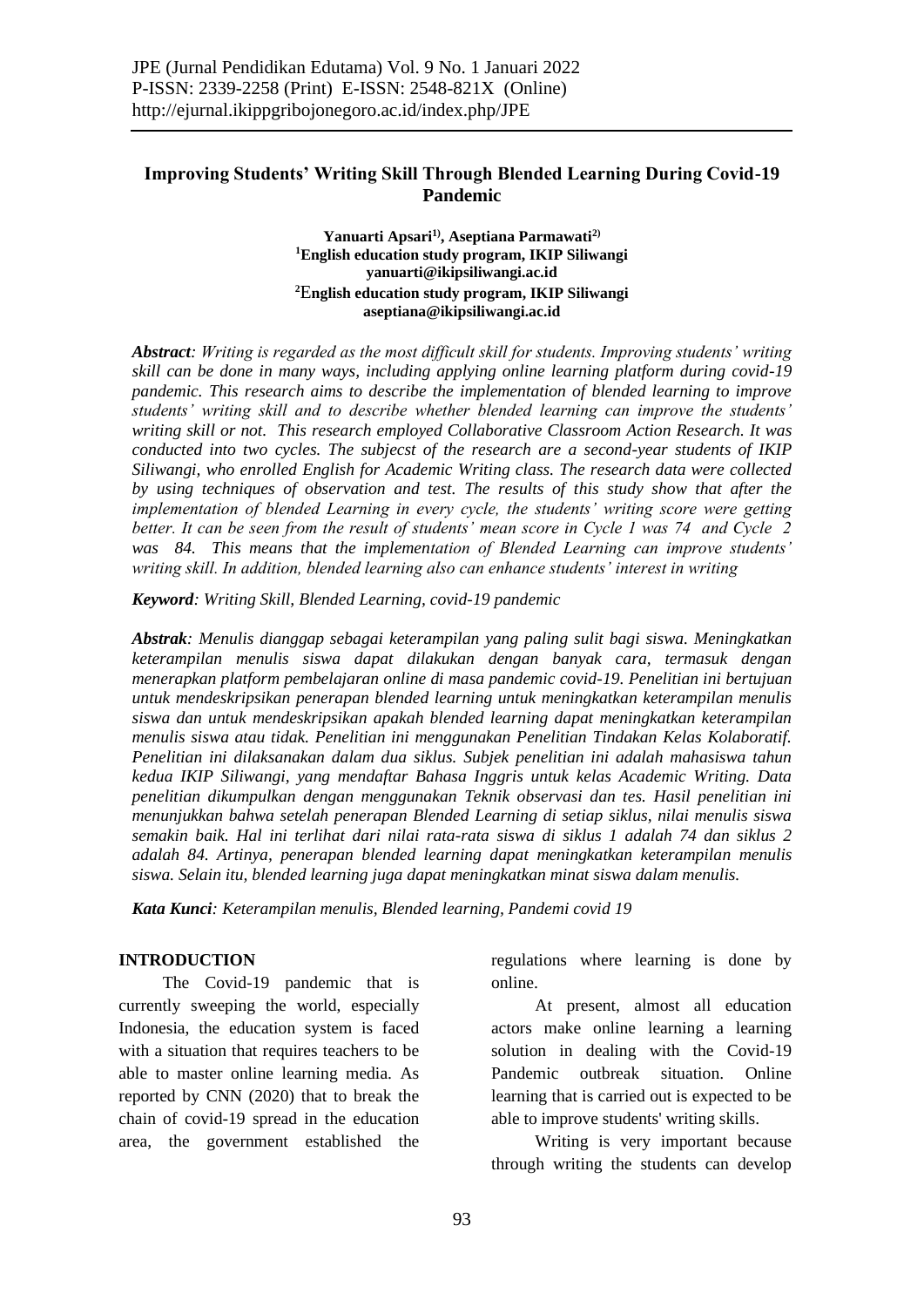their ideas into a good paragraph. Besides that, through the students can organize the sentence to be a good text (Harmenita, Reszy and Tiarina, 2013).

However, writing is regarded as the most difficult skill. It is supported by Wardani et al (2014: 1) that among the language skills, writing seems to be the most difficult one. As supported by Richards and Renandya (2002: 303) in Ardyan & Saunir (2014), writing is the most difficult skill for second language students (EFL).

Based on the problem above, the teachers need a solution to improve students' writing ability during the pandemic. Since the existence of the Covid-19 pandemic has made all learning activities in Indonesia that used to be faceto-face learning turned into online learning, thus, blended learning can be applied as the solution toward the problem.

Quevedo (2011) defines Blended learning can be seen as a combination of learning that combines web-based communication, video, audio, synchronous, and asynchronous with face-to-face learning. Furthermore, Garrison and Vaughan (2008: 5) add that blended learning as "a design approach whereby both face-to-face and online learning are made better by the presence of the other", and the combination of offline and online learning enables the one to compliment the other. It can be inferred that in recent days blended learning is defined as an instructional approach that combines offline learning method with online learning method, and each learning method is the supplement to one another for better learning quality.

 Sharma (2007) cited in Tomlinson and Whittaker (2013) argued that an effective blended learning could be done if two component parts between the technology complemention and efforts of

the teacher in classroom were integrated well.

The application of the blended learning model requires the help of computer-based media (online) that can support online learning activities. The media used in this study was Google Classroom

According to Syafi'i (2020) Google Classroom is a tool which facilitates students and teacher collaboration; also teacher can create and distribute assignments for students in an online classroom for free. It indicates that through Google Classroom, assignment is created and Gmail is used to provide classroom communication which makes teachers easier to announce and ask questions to students in classes (Perez, 2015). Thus, teachers can create active lessons which are student-centered, collaborative, and unforgettable just through Google Classroom, because it provides easy-to-use learning features with students of all categories able to cooperate (Nagele, 2017).

Based on the description above, it can be concluded that Google Classroom's design purposefully simplifies the instructional interface and options used for delivering and tracking assignments; communication with the entire course or individuals is also simplified through announcements, email, and push notifications" (Janzen, 2014).

# **RESEARCH METTHOD**

This research employed Collaborative Classroom Action Research The following is a brief overview of the CAR cycle adapted from Wiriaatmadja (2005) in Parmawati & Yugafiati (2017).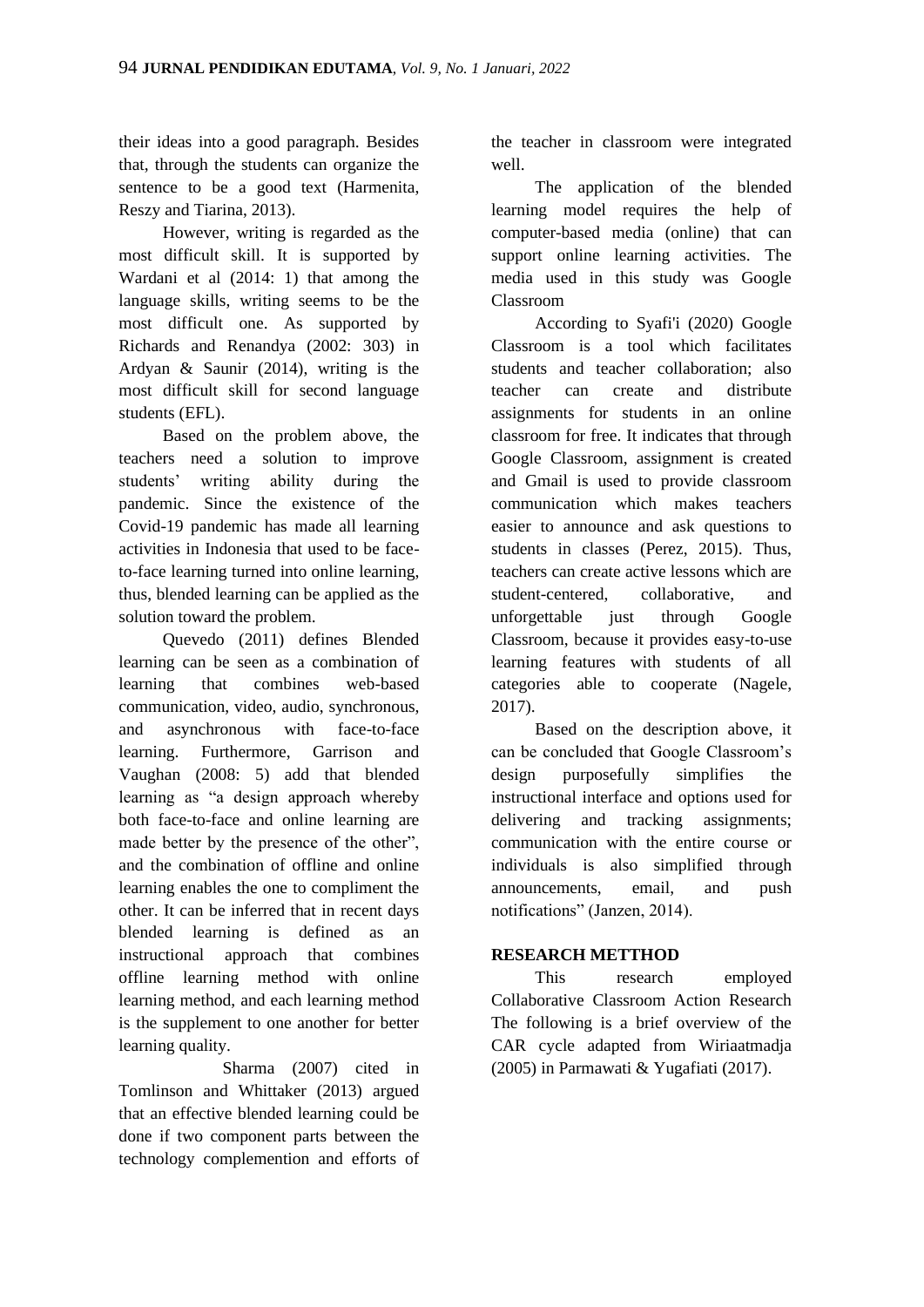

The data were collected through test and observation. In the observation stage, the researchers collected the data through tests in the form of pre-tests and post-tests (in each cycle). Descriptive statistical analysis was adapted from Mertler (2019).

$$
M = \frac{\sum X}{N}
$$
  
M = Mean Score  

$$
\sum X = \text{Total Score}
$$
  
N = Number of Students

#### **RESULT AND DISCUSSION**

## **The Implementation of Blended Learning**

Collaborative classroom action research (CAR) was used in this research which consists of several phases, namely planning, implementation, observation and reflection for cycle 1 and cycle 2. The writing tests were used through pretest and posttest for each cycle. Pretest and posttest are used to find out students' writing ability

after doing writing using blended learning. The are several aspect used as the criteria in writing assessment such as content, organization, vocabulary, language, mechanics.

## **a. Pre test**

The pre-test was carried out on October 5, 2020. The results of the pre-test can be seen in the following table:

| Table 1                             |          |        |       |       |
|-------------------------------------|----------|--------|-------|-------|
| The result of pre test              |          |        |       |       |
| Based on criteria of writing aspect |          |        |       |       |
| Cont                                | Organiza | Vocabu | Langu | Mecha |
| ent                                 | tion     | lary   | age   | nics  |
| 68.64                               | 68.08    | 68.31  | 68.55 | 68.52 |
|                                     |          |        |       |       |

|    | Table 2<br>The result of pre test |       |
|----|-----------------------------------|-------|
| No | Criteria                          | Score |
|    | The highest<br>score              | 78    |
| 2  | The lowest<br>score               | 65    |
| 3  | The average<br>score              | 71.5  |

The data above show that students' writing skill is still low. The data showed that the average score was 71.5. From 44 students, there were only 43,18% students who got the score above 70, while 56,82% students got score under 70. This indicated that the students faced many problems in writing. This might due to influenced by several factors such as difficulty in developing ideas, lack of motivation in writing.

## **b. Cycle 1 and post test 1**

The cycle 1 was carried out on October 12- 15, 2020. The results of the post test in cycle 1 can be seen in the following table:

| Table 3                             |          |        |       |       |
|-------------------------------------|----------|--------|-------|-------|
| The result of post test 1           |          |        |       |       |
| Based on criteria of writing aspect |          |        |       |       |
| Cont                                | Organiza | Vocabu | Langu | Mecha |
| ent                                 | tion     | lary   | age   | nics  |
| 75.08                               | 75       | 75.15  | 74.73 | 75.20 |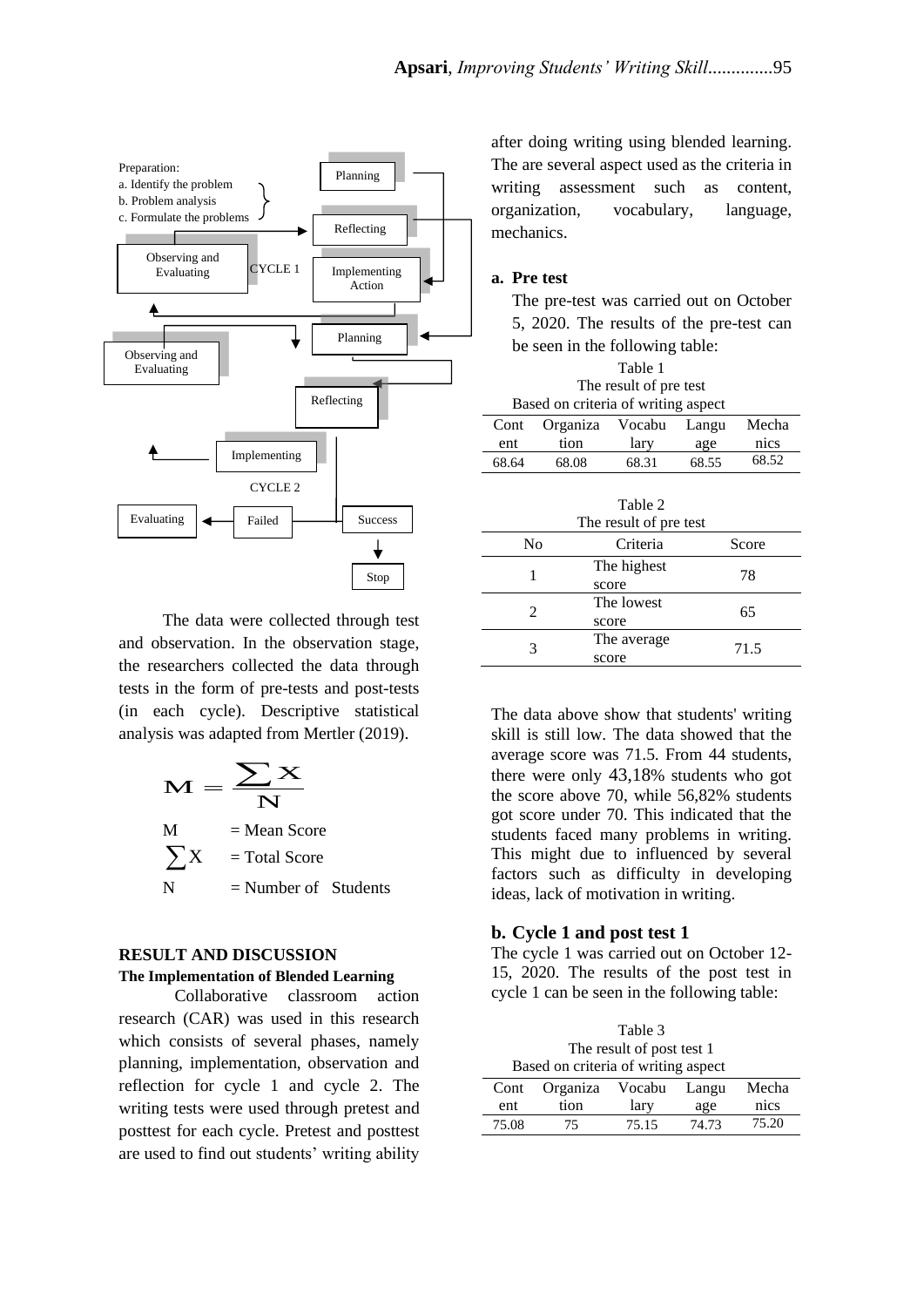| Table 4<br>The result of post test 1 |                   |       |  |
|--------------------------------------|-------------------|-------|--|
| Nο                                   | Criteria          | Score |  |
|                                      | The highest score | 81    |  |
|                                      | The lowest score  | 68    |  |
|                                      | The average score | 74    |  |

The data above showed that the average score was 74. From 44 students, there were only 20,45% students who got the score above 70, while 79,54% students got score under 70.

Based on the result of the cycle I, there was some reflecting that should be paid attention in maximizing students' writing skills. The researchers found some weakness that happened during the teaching and learning process in cycle 1. The data from observation showed that students' vocabulary mastery was limited. Then, in this cycle, the students were given the video to add their vocabularies before writing. Then, they were instructed to analyze and write down information while the video was played.

### **c.Cycle 2 and post test 2**

The cycle 2 was carried out on November 2-5, 2020. The results of the post test in cycle 2 can be seen in the following table:

| Table 5<br>The result of post test 2<br>Based on criteria of writing aspect |          |                   |       |       |
|-----------------------------------------------------------------------------|----------|-------------------|-------|-------|
| Cont                                                                        | Organiza | Vocabu            | Langu | Mecha |
| ent                                                                         | tion     | lary              | age   | nics  |
| 81.64                                                                       | 81.34    | 81.18             | 81.27 | 81.22 |
| Table 6<br>The result of post test 2                                        |          |                   |       |       |
| No<br>Criteria                                                              |          | Score             |       |       |
| 1                                                                           |          | The highest score |       | 90    |
| $\mathfrak{D}$                                                              |          | The lowest score  |       | 78    |
|                                                                             |          | The average score |       | 84    |

The table above revealed that the result of students' writing test in cycle 2 was increased. The mean score was 74 in cycle one and 84 in cycle two.It

indicated that teaching writing using Blended Learning improved the students' writing skill. In addition, The passing grade (KKM) was 70. In the cycle II, 100% of the students could pass the passing grade. It means that there was improvement of students' writing skills by using blended learning.

## **CONCLUSION**

The result of this research shows that the implementation of blended learning improved the students' skills in writing. There was an improvement of students' writing skill of second-year students of IKIP Siliwangi.It can be seen from students' scores of pre-test and posttest. Before blended learning was implemented, there were 43.18 % of the students who did not pass the passing grade, and only 42.85 % of the students who could pass the passing grade. Meanwhile, in cycle 1 the post-test result showed that there was 9.04% of the students who could not reach the passing grade on the post-test, and there was 56.82 % of the students who could pass the passing grade. While, the result of the cycle II showed that 100% of the students could pass the passing grade. It means that the implementation of Blended Learning was successful to improve students' writing skills.

#### **REFERENCES**

- CNN. 2020. "Kemendikbud Buat Skenario Belajar Di Rumah Sampai Akhir 2020." *CNN Indonesia*. Retrieved May 25, 2020.
- Garrison, D. R., & Vaughan, N. D. (2008). *Blended learning in higher education: Framework, principles, and guidelines*. John Wiley & Sons.
- Harmenita, R. Y., & Tiarina, Y. (2013). Teaching writing a